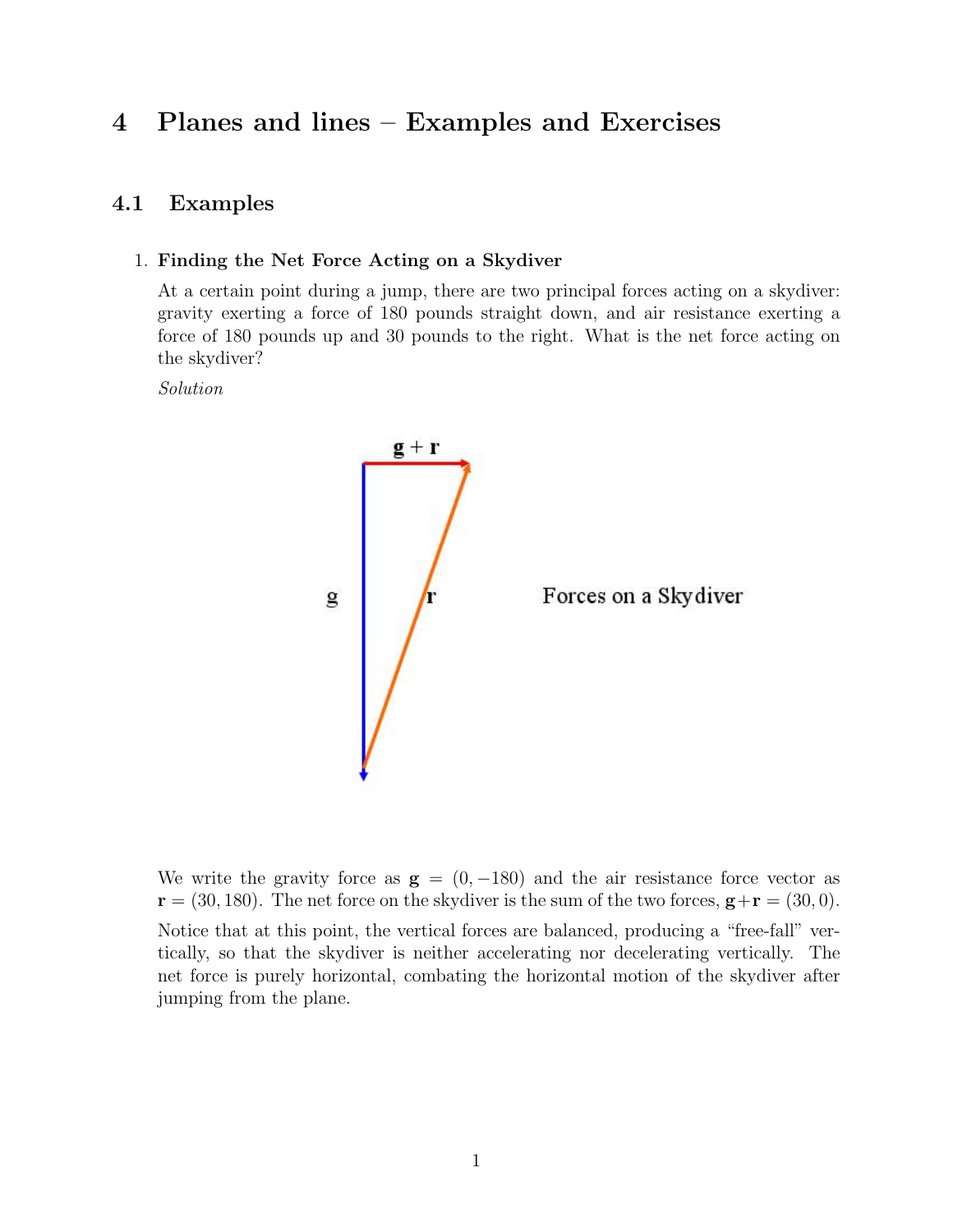#### 2. Steering an Aircraft in a Headwind and a Crosswind

An airplane has an airspeed of 400 mph. Suppose that the wind velocity is given by the vector  $\mathbf{w} = (20, 30)$ . In what direction should the airplane head in order to fly due west (that is, in the direction of the unit vector  $-i = (-1, 0)$ )?

Solution



Forces on an airplane

The velocity vectors for the airplane and the wind are illustrated in the diagram above. Let the airplane's velocity vector be  $\mathbf{v} = (x, y)$ . The effective velocity of the plane is then  $\mathbf{v} + \mathbf{w}$ , which we set equal to  $(c, 0)$  for some negative constant c. Since

$$
\mathbf{v} + \mathbf{w} = (x + 20, y + 30) = (c, 0),
$$

we must have  $x + 20 = c$  and  $y + 30 = 0$ , so that  $y = -30$ .

Further since the plane's airspeed is 400 mph, we must have

$$
|\mathbf{v}| = \sqrt{x^2 + y^2} = \sqrt{x^2 + 900} = 400.
$$

This gives  $x^2 + 900 = 160,000$  so that  $x = -\sqrt{ }$ 159, 100. (We take the negative square root so that the plane flies westward). Consequently, the plane should head in the direction of  $\mathbf{v} = (-\sqrt{159.100}, -30)$ , which points left and down, or southwest, at an angle of  $\tan^{-} 1(30/\sqrt{159,100}) \approx 4^{\circ}$  below due west.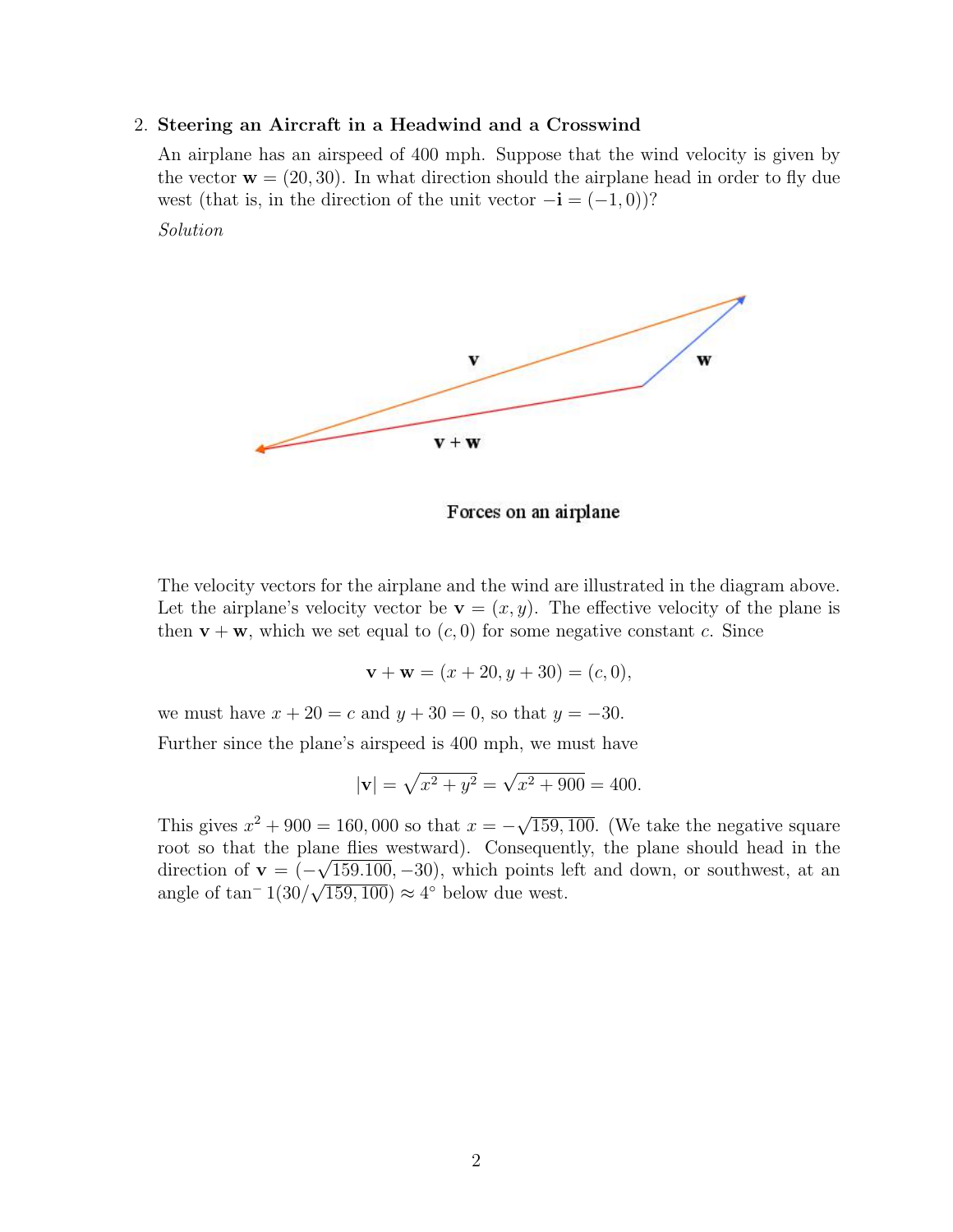3. A load with mass of 100 kg hangs from two wires as shown in the figure below



Find the tensions (forces)  $T_1$  and  $T_2$  in both wires, and their magnitudes.

Solution We first express  $T_1$  and  $T_2$  in terms of their horizontal and vertical components.

$$
\mathbf{T}_1 = -|\mathbf{T}_1|\cos 50^\circ \mathbf{i} + |\mathbf{T}_1|\sin 50^\circ \mathbf{j} \tag{1}
$$

$$
\mathbf{T}_2 = |\mathbf{T}_2| \cos 32^\circ \mathbf{i} + |\mathbf{T}_2| \sin 32^\circ \mathbf{j}
$$
 (2)

The force of gravity acting on the load is

$$
F = -100(9.8)j = -980j.
$$

The resultant  $T_1 + T_2$  of the tensions counterbalances the weight w and so we must have

$$
\mathbf{T}_1 + \mathbf{T}_2 = -\mathbf{F} = 980\mathbf{j}.
$$

Thus

$$
(-|\mathbf{T}_1|\cos 50^\circ \mathbf{i} + |\mathbf{T}_1|\sin 50^\circ \mathbf{j}) +
$$

$$
(|\mathbf{T}_2|\cos 32^\circ \mathbf{i} + |\mathbf{T}_2|\sin 32^\circ \mathbf{j}) = 980\mathbf{j}.
$$

Equating components:

$$
-|\mathbf{T}_1|\cos 50^\circ + |\mathbf{T}_2|\cos 32^\circ = 0
$$
  

$$
|\mathbf{T}_1|\sin 50^\circ + |\mathbf{T}_2|\sin 32^\circ = 980
$$

Solving the first of these equations for  $|\mathbf{T}_2|$  and substituting into the second, we get

$$
|\mathbf{T}_1| \sin 50^\circ + \frac{|\mathbf{T}_1| \cos 50^\circ}{\cos 32^\circ} \sin 32^\circ = 980.
$$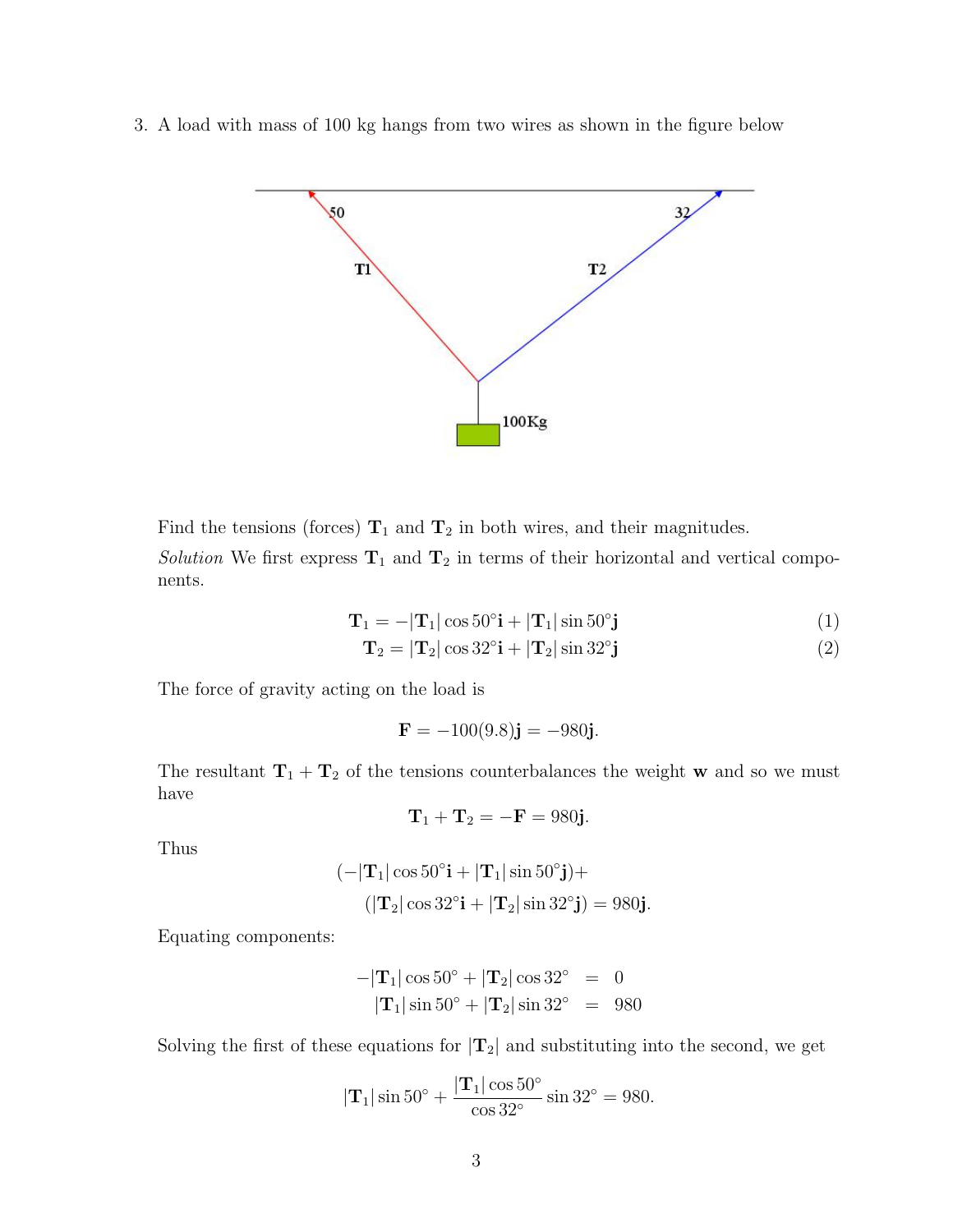So the magnitudes of the tensions are

$$
|\mathbf{T}_1| = \frac{980}{\sin 50^\circ + \tan 32^\circ \cos 50^\circ} \approx 839N,
$$
  

$$
|\mathbf{T}_2| = \frac{|\mathbf{T}_1| \cos 50^\circ}{\cos 32^\circ} \approx 636N.
$$

Substituting in (1) and (2) we obtain the tension vectors

$$
\mathbf{T}_1 \approx -539\mathbf{i} + 643\mathbf{j} \quad \mathbf{T}_2 \approx 539\mathbf{i} + 337\mathbf{j}.
$$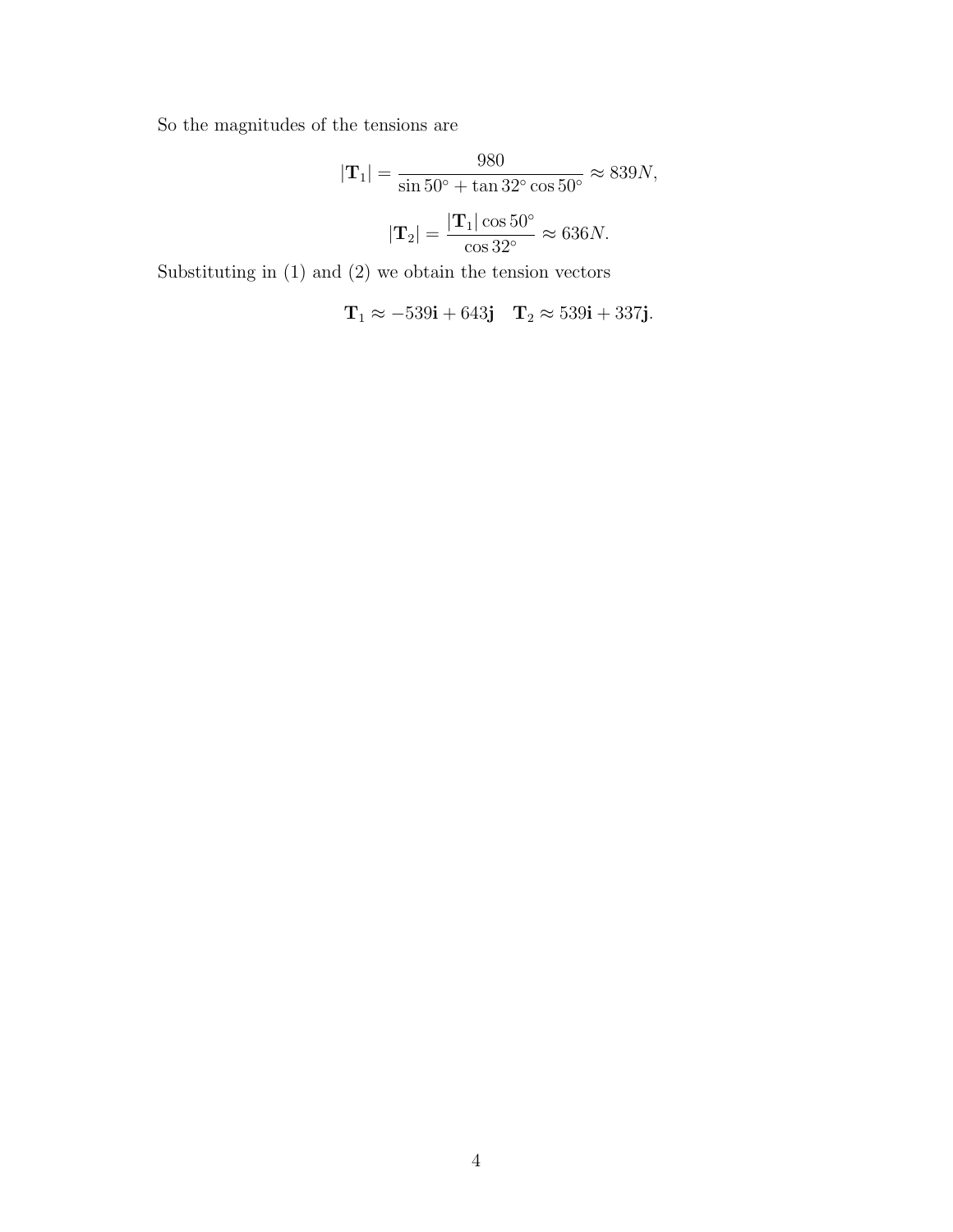## 4. Pulling a Wagon

A wagon is pulled a distance of 100 m along a horizontal path by a constant force of 70 N. The handle of the wagon is held at an angle of 35◦ above the horizontal. Find the work done by the force.

Solution



If F and D are the force and displacement vectors, as shown above, then the work done is

$$
W = \mathbf{F} \cdot \mathbf{D} = |\mathbf{F}||\mathbf{D}| \cos 35^{\circ}
$$
  
= (70)(100) cos 35° ≈ 5734 N · m = 5734 J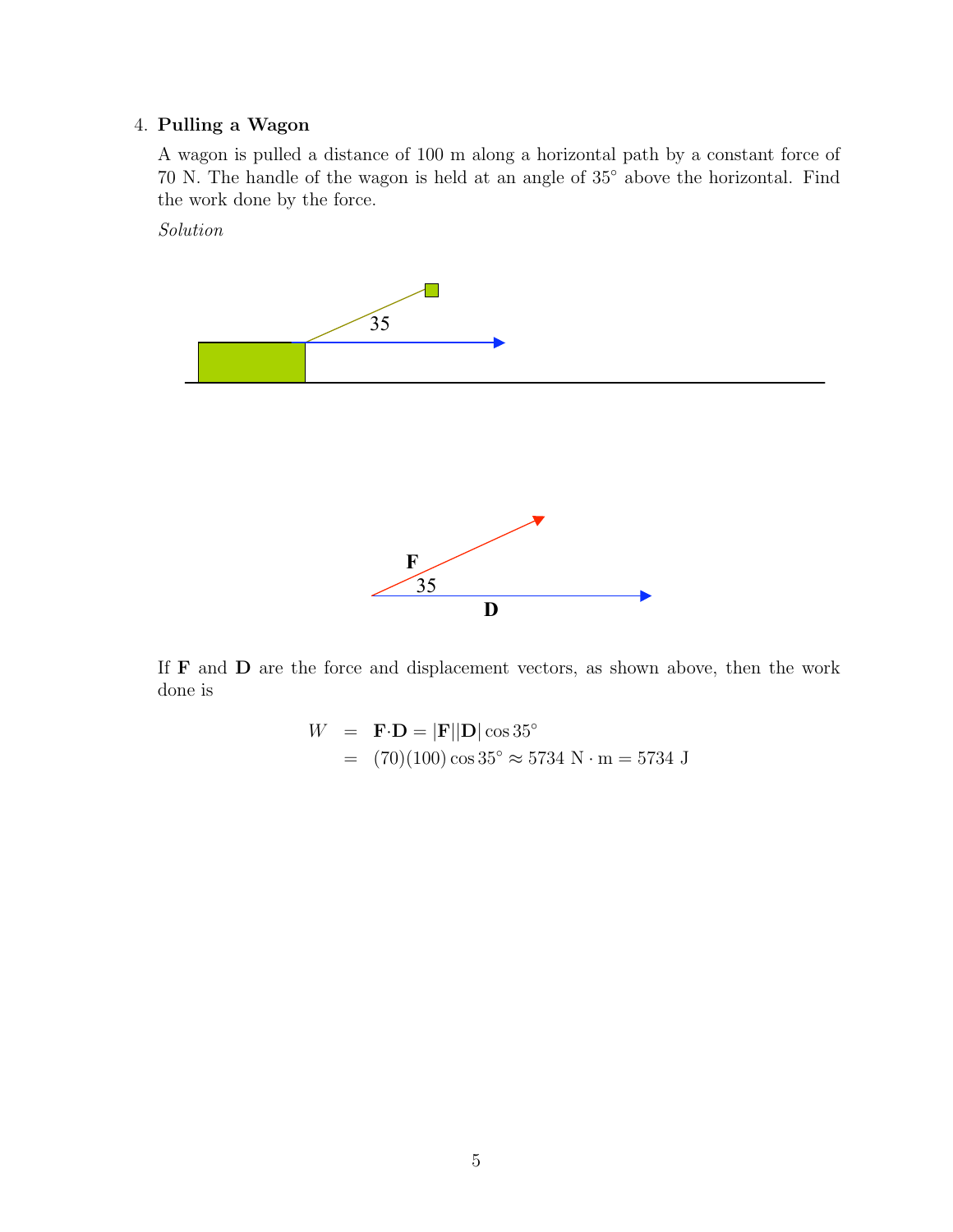5. Suppose two airplanes fly paths described by the parametric equations:

$$
P_1: \begin{cases} x = 3 \\ y = 6 - 2t \\ z = 3t + 1 \end{cases} \text{ and } P_2: \begin{cases} x = 1 + 2s \\ y = 3 + s \\ z = 2 + 2s \end{cases}
$$

Describe the shape of the flight paths. Determine whether the paths intersect. Determine if the planes collide.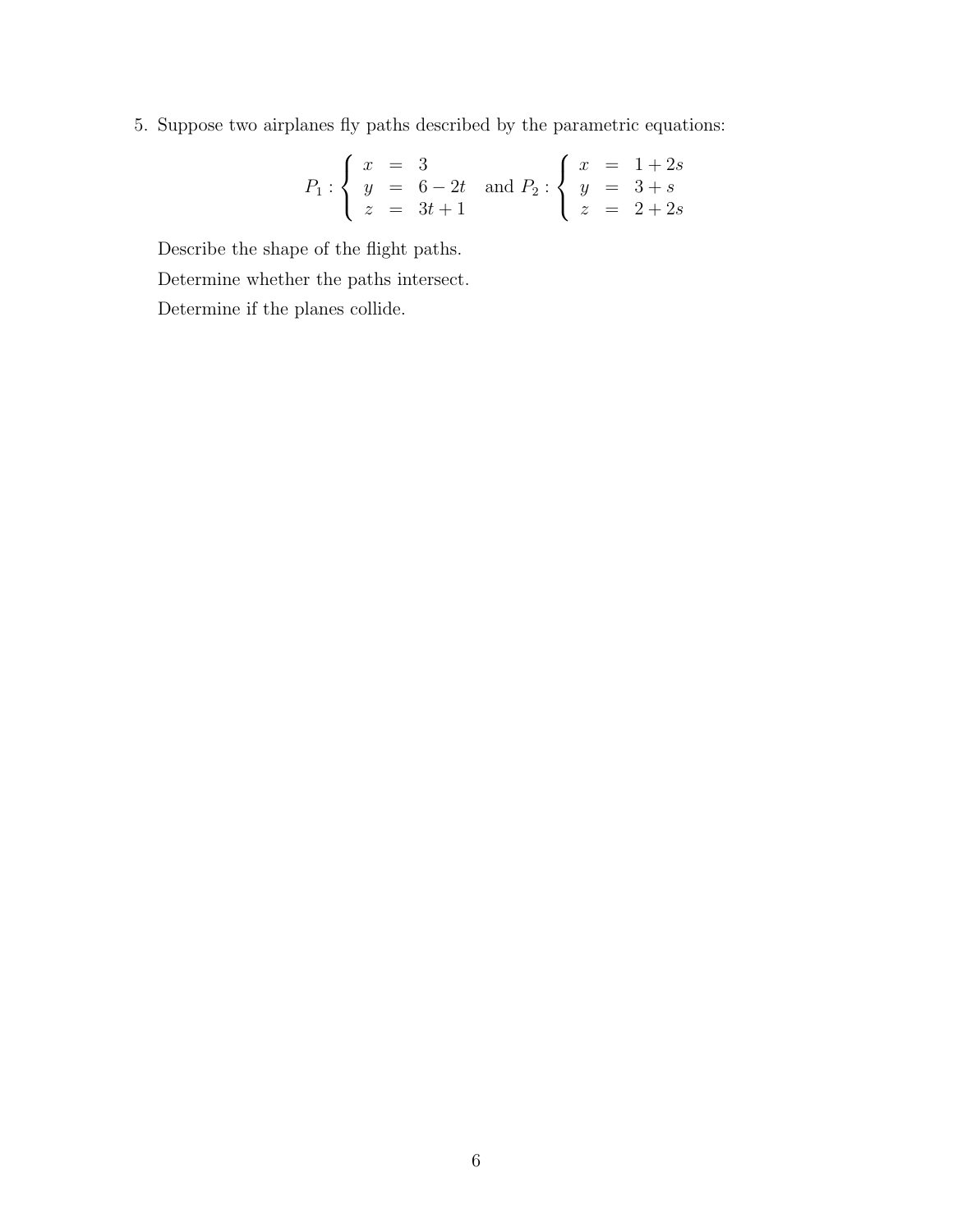6. Explore the geometric object determined by the parametric equations

$$
\begin{cases}\nx = 2s + 3t \\
y = 3s + 2t \\
z = s + t\n\end{cases}
$$

Given that there are two parameters, what dimension do you expect the object to have?

Given that the individual parametric equations are linear, what do you expect the object to be?

Show that the points  $(0, 0, 0), (2, 3, 1)$  and  $(3, 2, 1)$  are on the object.

Find the equation of the plane containing these three points.

Substitute in the equations for  $x, y$  and  $z$  and show that the object lies in the plane.

Argue that the object is, in fact, the entire plane.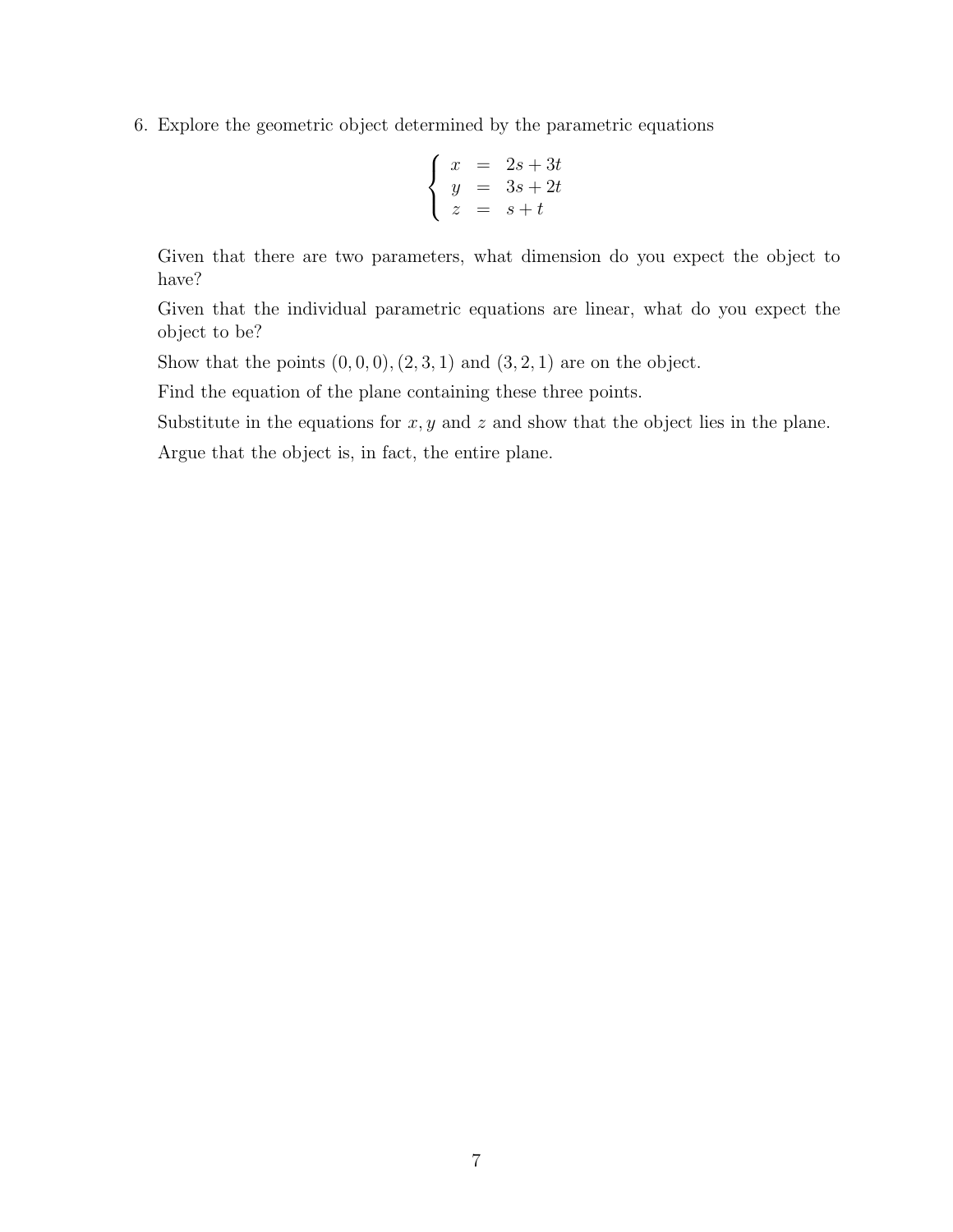7. Find a vector perpendicular to the plane that passes through the points  $P(1, 4, 6), Q(-2, 5, -1)$ and  $R(1, -1, 1)$ .

Solution

The vector  $\overrightarrow{PQ} \times \overrightarrow{PR}$  is perpendicular to both  $\overrightarrow{PQ}$  and  $\overrightarrow{PR}$  and is thereofre perpendicular to the plane through  $P, Q$  and R. We have

$$
\overrightarrow{PQ} = (-2 - 1)\mathbf{i} + (5 - 4)\mathbf{j} + -(1 - 6)\mathbf{k} \n= -3\mathbf{i} + \mathbf{j} - 7\mathbf{k} \n\overrightarrow{PR} = (1 - 1)\mathbf{i} + (-1 - 4)\mathbf{j} + (1 - 6)\mathbf{k} \n= -5\mathbf{j} - 5\mathbf{k}.
$$

We compute the cross product of these vectors:

$$
\overrightarrow{PQ} \times \overrightarrow{PR} = \begin{vmatrix} \mathbf{i} & \mathbf{j} & \mathbf{k} \\ -3 & 1 & -7 \\ 0 & -5 & -5 \end{vmatrix}
$$

$$
= (-5 - 35)\mathbf{i} - (15 - 0)\mathbf{j} + (15 - 0)\mathbf{k}
$$

$$
= -40\mathbf{i} - 15\mathbf{j} + 15\mathbf{k}.
$$

So the vector (-40, -15, 15) is perpendicular to the given plane. Any non zero scalar multiple of this vector, such as  $(-8, -3, 3)$ , is also perpendicular to the plane.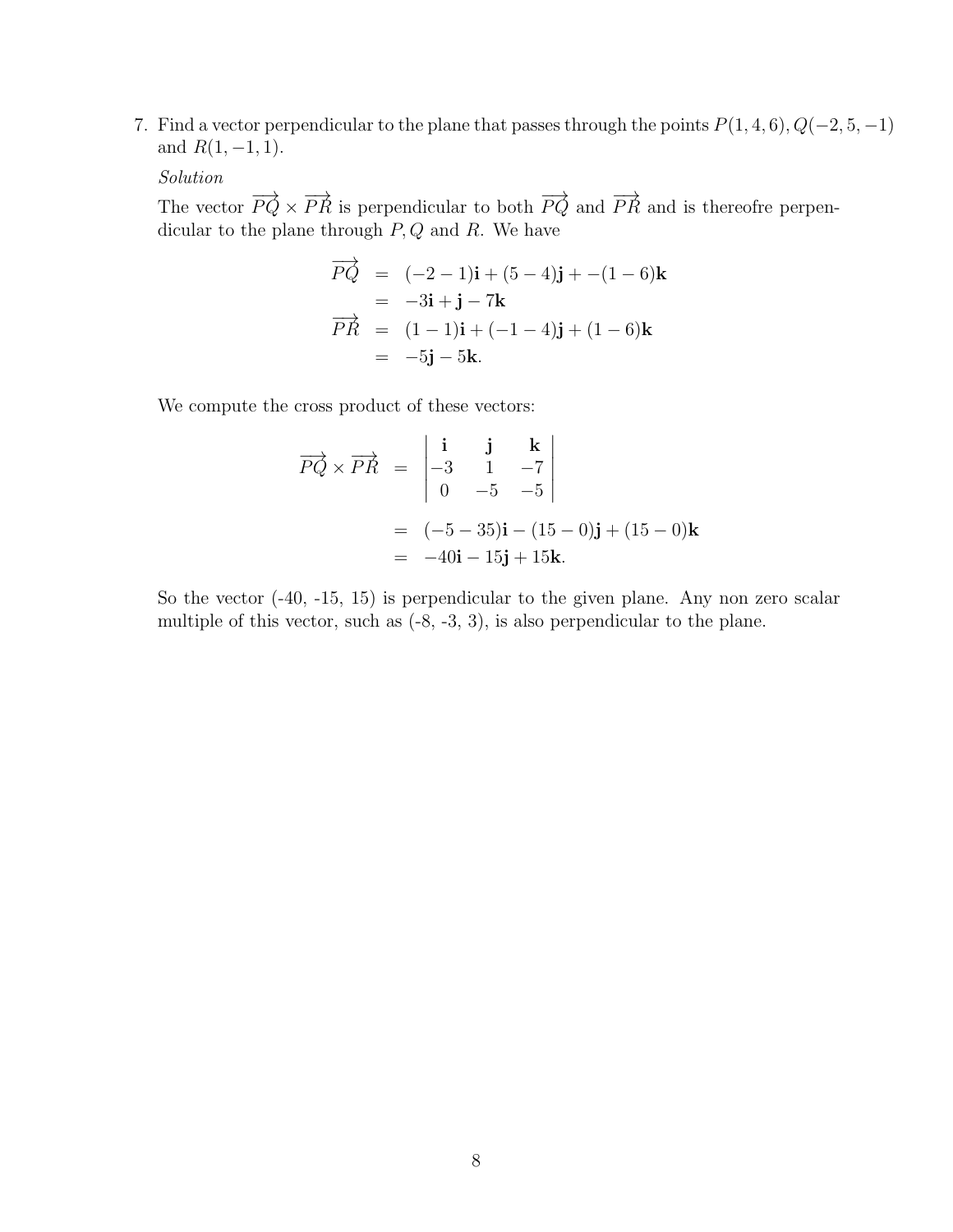#### 8. Torque

The idea of a cross product often occurs in physics. In particular, we consider a force F acting on a rigid body at a point given by a position vector r. (For instance , if we tighten a bolt by applying a force to a wrench we produce a turning effect.) The torque  $\tau$  (relative to the orogon) is defined to be the cross product of the position and force vectors

 $\tau = \mathbf{r} \times \mathbf{F}$ 

and measures the tendency of the body to rotate about the origin. The direction of the torque indicates the axis of rotation. the magnitude of the torque is

$$
|\tau| = |\mathbf{r} \times \mathbf{F}| = |\mathbf{r}||\mathbf{F}| \sin \theta
$$

where  $\theta$  is the angle between the position and force vectors. Notice that the only component of  $\bf{F}$  that can cause a rotation is the component perpendicular to  $\bf{r}$ , that is  $|F| \sin \theta$ . The magnitude of the torque is equal to the area of the parallelogram determined by r and F.

Example A wrench 30 cm long lies along the positive y-axis and grips a bolt at the origin. A force is applied in the direction  $(0, 3, -4)$  at the end of the wrench. Find the magnitude of the force needed to supply 100 N·m of torque to the bolt.

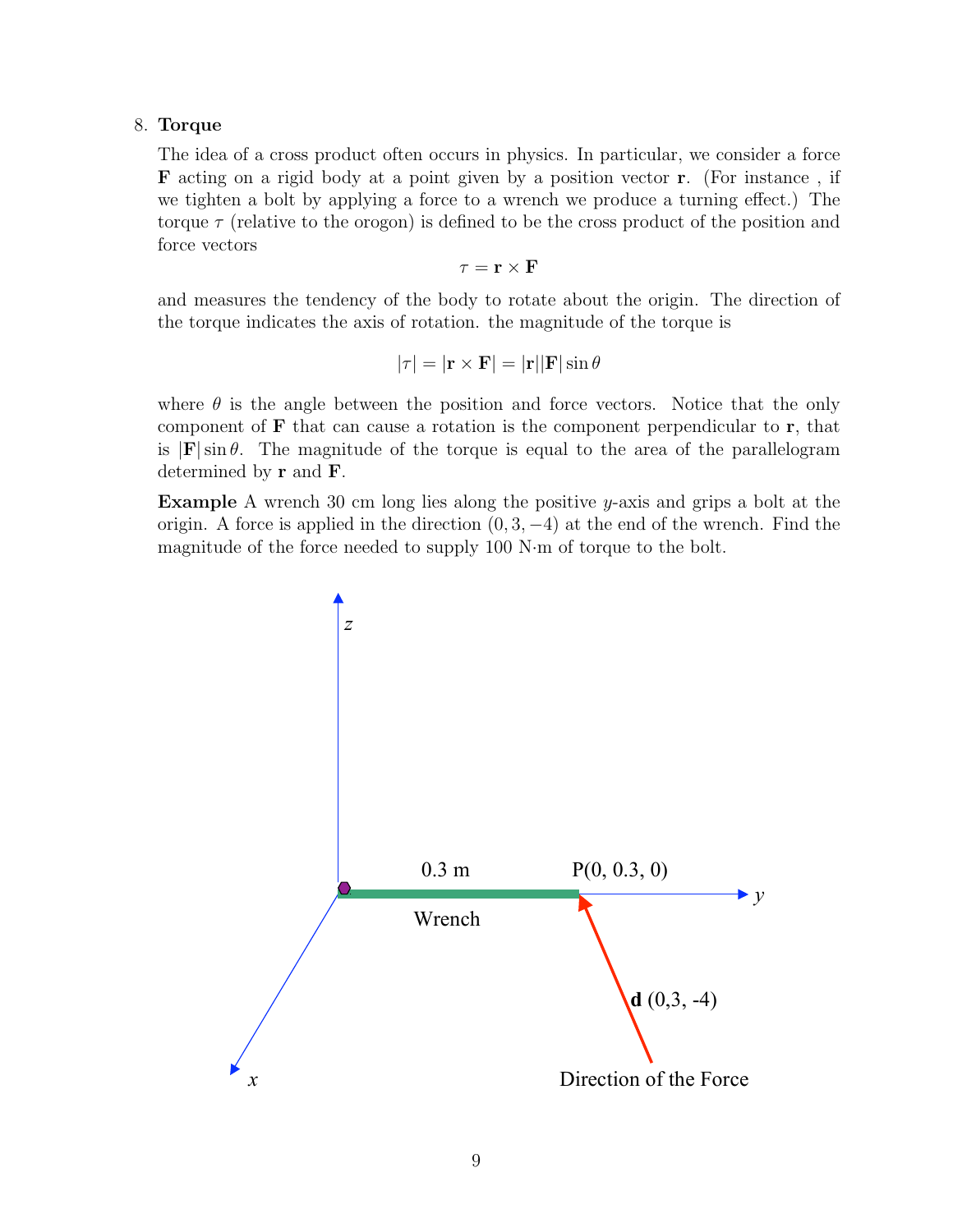Solution The first task is to find the sin of the angle between the direction of the force and the y-axis. The force is applied to the wrench at position  $P$  so the displacement vector is

$$
\mathbf{r} = (0, 0.3, 0).
$$

We use the formula

$$
|\mathbf{d} \times \mathbf{r}| = |\mathbf{d}| |\mathbf{r}| \sin \theta
$$

Now

$$
|\mathbf{d} \times \mathbf{r}| = |\begin{vmatrix} \mathbf{i} & \mathbf{j} & \mathbf{k} \\ 0 & 3 & -4 \\ 0 & 0 & 0 \end{vmatrix}| = |1.2\mathbf{i}| = 1.2
$$

and

$$
|\mathbf{d}||\mathbf{r}| = |5||0.3| = 1.5
$$

so

$$
\sin \theta = \frac{|\mathbf{d} \times \mathbf{r}|}{|\mathbf{d}||\mathbf{r}|} = \frac{1.2}{1.5} = 0.8
$$

We now use the formula

$$
|\tau| = |\mathbf{r} \times \mathbf{F}| = |\mathbf{r}||\mathbf{F}| \sin \theta
$$

so that

$$
|\mathbf{F}| = \frac{|\tau|}{|\mathbf{r}| \sin \theta} = \frac{100}{0.3 \times 0.8} = 416.66 \approx 417N
$$

9. Suppose that all sides of a quadrilateral are equal in length and opposite sides are parallel. Use vector methods to show that the diagonals are perpendicular.

Solution Consider the quadrilateral  $ABCD$ :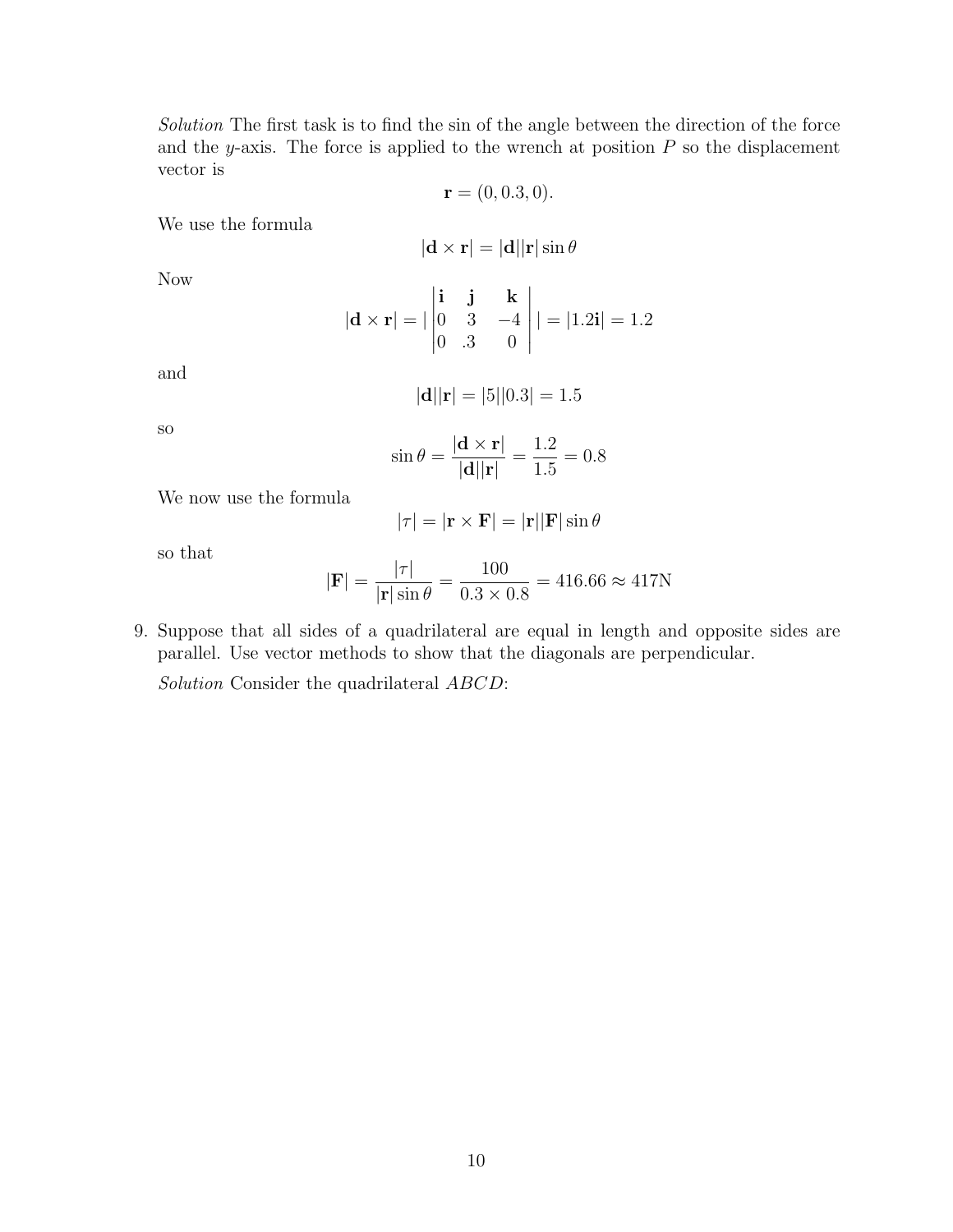

Note that 
$$
|\overrightarrow{AB}| = |\overrightarrow{BC}| = |\overrightarrow{CD}| = |\overrightarrow{DA}|
$$
 and  
\n $\overrightarrow{DB} = \overrightarrow{DA} + \overrightarrow{AB}$  and  $\overrightarrow{AC} = \overrightarrow{AB} + \overrightarrow{BC}$ .  
\nTo show that  $\overrightarrow{DB}$  and  $\overrightarrow{AC}$  are perpendicular we aim to show that  $\overrightarrow{DB} \cdot \overrightarrow{AC} = 0$ . Now  
\n
$$
\overrightarrow{DB} \cdot \overrightarrow{AC} = (\overrightarrow{DA} + \overrightarrow{AB}) \cdot (\overrightarrow{AB} + \overrightarrow{BC})
$$
\n
$$
= \overrightarrow{DA} \cdot \overrightarrow{AB} + \overrightarrow{DA} \cdot \overrightarrow{BC}
$$
\nWe now use that  $\overrightarrow{BC} = -\overrightarrow{DA}$  to get  
\n
$$
\overrightarrow{DB} \cdot \overrightarrow{AC} = \overrightarrow{DA} \cdot \overrightarrow{AB} - \overrightarrow{DA} \cdot \overrightarrow{DA}
$$
\n
$$
+ \overrightarrow{AB} \cdot \overrightarrow{AB} - \overrightarrow{AB} \cdot \overrightarrow{DA}
$$

$$
= \overrightarrow{AB} \cdot \overrightarrow{AB} - \overrightarrow{DA} \cdot \overrightarrow{DA}
$$
  
=  $|\overrightarrow{AB}|^2 - |\overrightarrow{DA}|^2$   
= 0.

This shows that the diagonals of  $ABCD$  are perpendicular.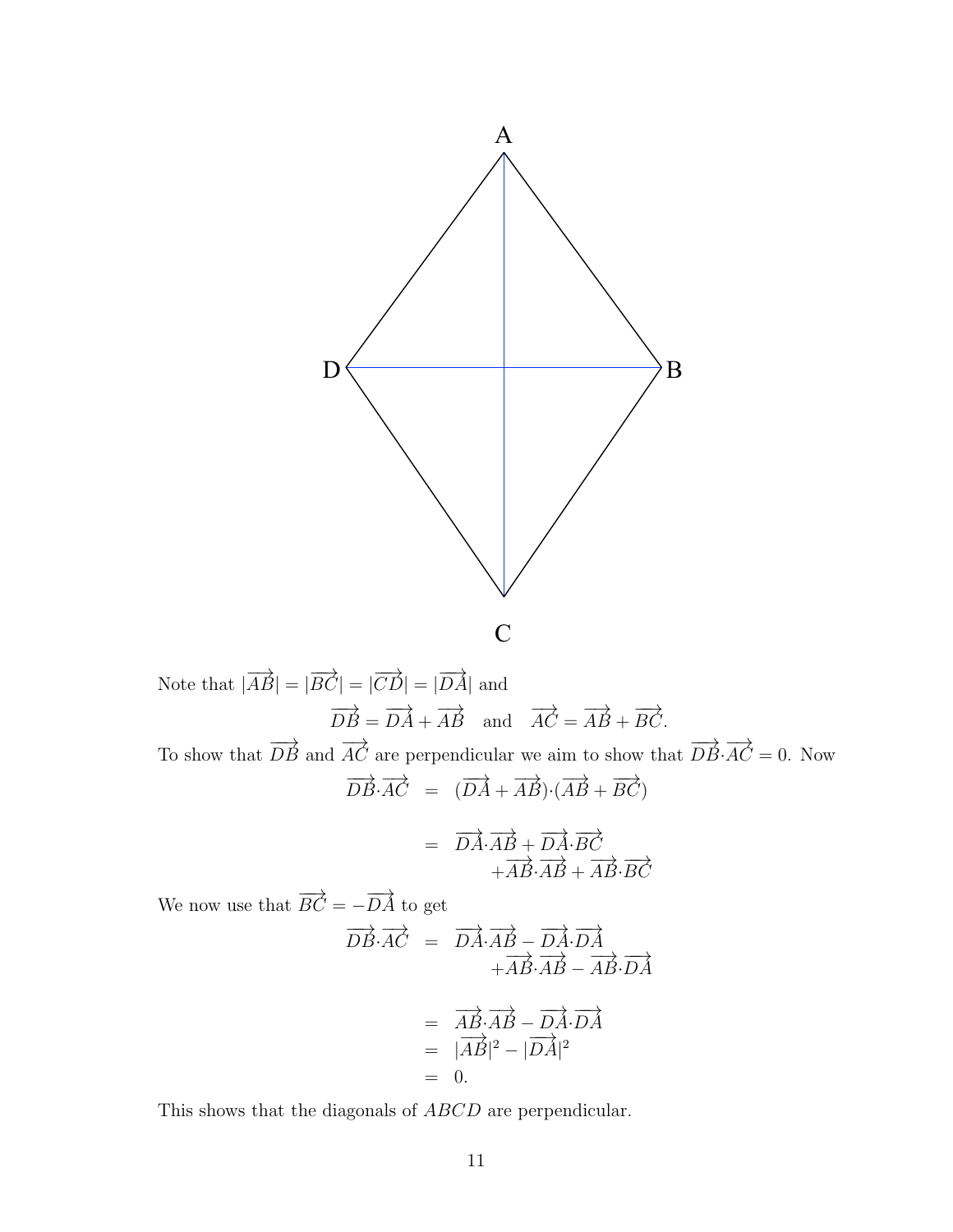10. (a) Find the point at which the given lines intersect

$$
\mathbf{r}_1 = \begin{bmatrix} 1 \\ 1 \\ 0 \end{bmatrix} + t \begin{bmatrix} 1 \\ -1 \\ 2 \end{bmatrix}, \quad \mathbf{r}_2 = \begin{bmatrix} 2 \\ 0 \\ 2 \end{bmatrix} + s \begin{bmatrix} -1 \\ 1 \\ 0 \end{bmatrix}.
$$

Solution We need to find s and t so that we get the same point on both lines. So we solve

$$
1 + t = 2 - s \n1 - t = s \n2t = 2
$$

It is clear this time (though not always so immediately) that  $t = 1$  and  $s = 0$ . This gives the point of intersection as  $(2, 0, 2)$ .



If we found that such equations were inconsistent, then it would indicate that the lines did not intersect.

(b) We now find an equation of the plane containing the lines  $r_1$  and  $r_2$ .

#### Solution

We first find a normal to the plane by finding a vector perpendicular to the direction vectors  $\mathbf{u}_1$  and  $\mathbf{u}_2$  of  $\mathbf{r}_1$  and  $\mathbf{r}_2$  respectively. Note

$$
\mathbf{u}_1 = \begin{bmatrix} 1 \\ -1 \\ 2 \end{bmatrix} \quad \text{and} \quad \mathbf{u}_2 = \begin{bmatrix} -1 \\ 1 \\ 0 \end{bmatrix}.
$$

The normal to the plane is given by

$$
\mathbf{n}~=~\mathbf{u}_1{\times}\mathbf{u}_2
$$

$$
= \begin{vmatrix} \mathbf{i} & \mathbf{j} & \mathbf{k} \\ 1 & -2 & 2 \\ -1 & 1 & 0 \end{vmatrix}
$$

$$
= -2\mathbf{i} - 2\mathbf{j} + 3\mathbf{k}
$$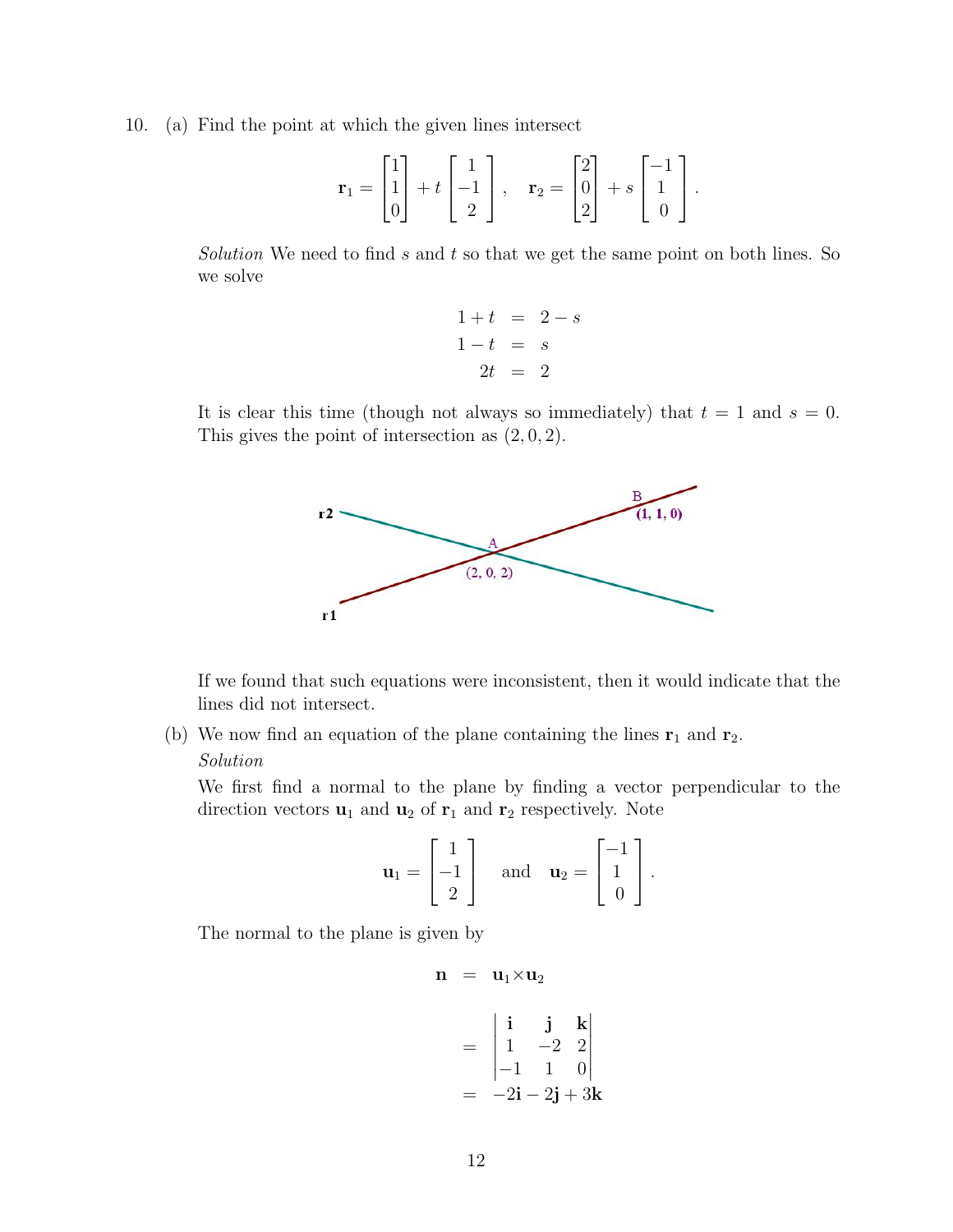The equation of the plane is therefore given by

$$
-2x - 2y - z = D
$$

Where  $D = -2x_0 - 2y_0 - z_0$  for some point  $(x_0, y_0, z_0)$  on the plane. We can use either the point  $(1, 1, 0)$  or the point  $(2, 0, 2)$  to get  $D = -4$ . So the equation of the plane is

$$
-2x - 2y - z = -4 \quad \text{or} \quad 2x + 2y + z = 4.
$$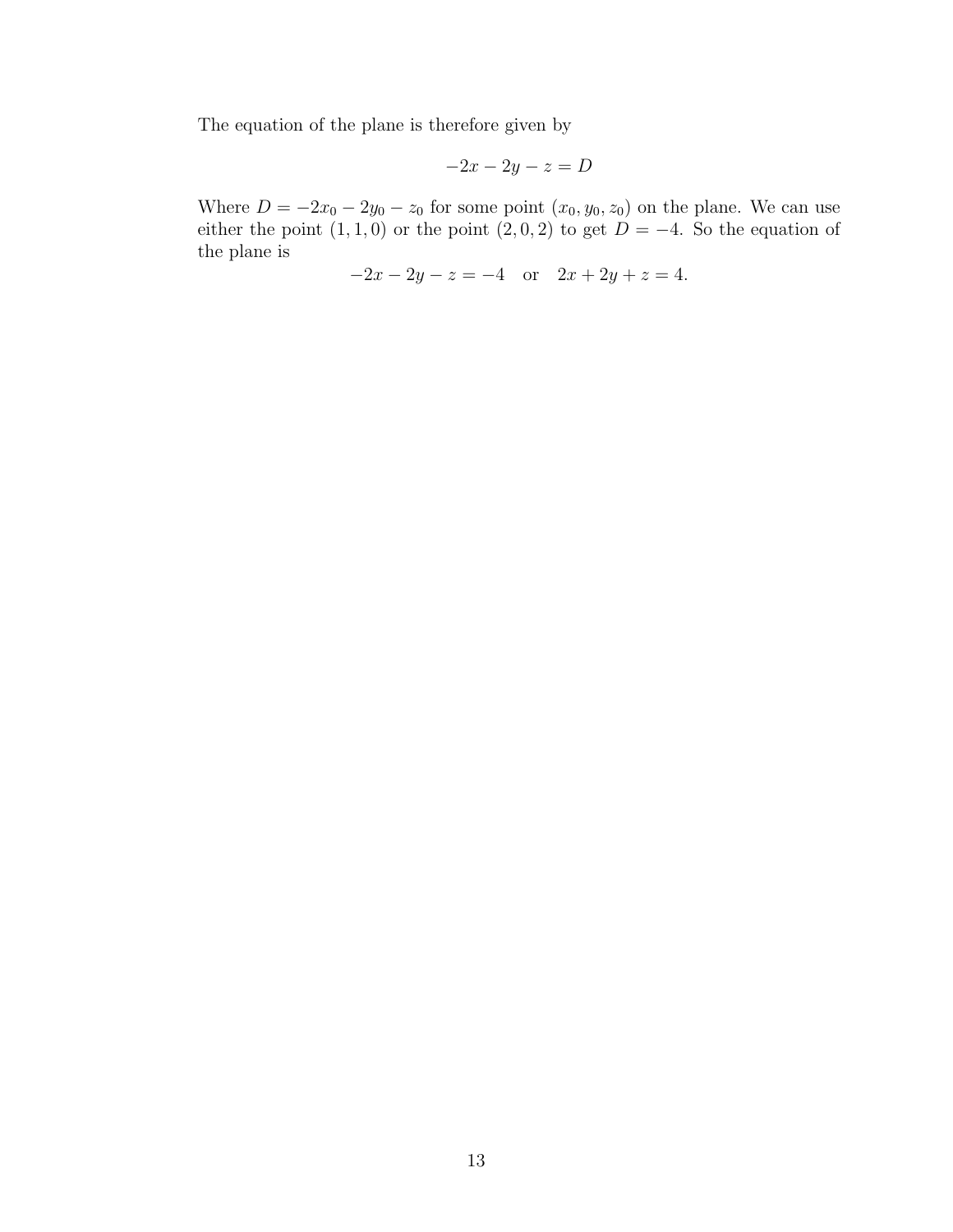11. We find the equations for the line through the point  $(0, 1, 2)$  that is parallel to the plane  $x + y + z = 2$  and perpendicular to the line  $\mathbf{r} =$  $\sqrt{ }$  $\overline{1}$  $1 + t$  $1 - t$  $2<sub>t</sub>$ 1  $\Big| =$  $\sqrt{ }$  $\overline{1}$ 1 1 0 1  $+ t$  $\sqrt{ }$  $\overline{1}$ 1 −1 2 1  $\vert \cdot$ 

### Solution

The vector normal to the plane is given by  $\mathbf{n} =$  $\sqrt{ }$  $\overline{\phantom{a}}$ 1 1 1 1 and the direction of the line <sup>r</sup> is given by  $\mathbf{u} =$  $\sqrt{ }$  $\overline{1}$ 1 −1 2 1 . We need to find the direction vector  $\mathbf{v} =$  $\sqrt{ }$  $\overline{1}$  $\overline{x}$  $\hat{y}$ z 1 for the new line  $r_1$ 

satisfying the conditions in the question.

Now  $r_1$  must be parallel to the plane, which means it must be perpendicular to n: that is  $\mathbf{v} \cdot \mathbf{n} = 0$ . Secondly it must be perpendicular to r that is  $\mathbf{v} \cdot \mathbf{u} = 0$ .

$$
\mathbf{v} \cdot \mathbf{n} = 0 \implies x + y + z = 0
$$
  

$$
\mathbf{v} \cdot \mathbf{n} = 0 \implies x - y + 2z = 0
$$

So

$$
\begin{bmatrix} 1 & 1 & 1 \ 1 & -1 & 2 \end{bmatrix} \rightarrow \begin{bmatrix} 1 & 1 & 1 \ 0 & -2 & 1 \end{bmatrix} \rightarrow \begin{bmatrix} 1 & 1 & 1 \ 0 & 1 & -1/2 \end{bmatrix} \rightarrow
$$

$$
\begin{bmatrix} 1 & 0 & 3/2 \ 0 & 1 & -1/2 \end{bmatrix}
$$
This gives  $\mathbf{v} = z \begin{bmatrix} -3/2 \ 1/2 \ 1 \end{bmatrix}$ , so let us take  $\mathbf{v} = \begin{bmatrix} -3 \ 1 \ 2 \end{bmatrix}$ . Then
$$
\mathbf{r}_1 = P_0 + t\mathbf{v} = \begin{bmatrix} 0 \ 1 \ 2 \end{bmatrix} + t \begin{bmatrix} -3 \ 1 \ 2 \end{bmatrix}.
$$

Alternatively  $r_1$  is given by

$$
\frac{x}{-3} = y - 1 = \frac{z - 2}{2}.
$$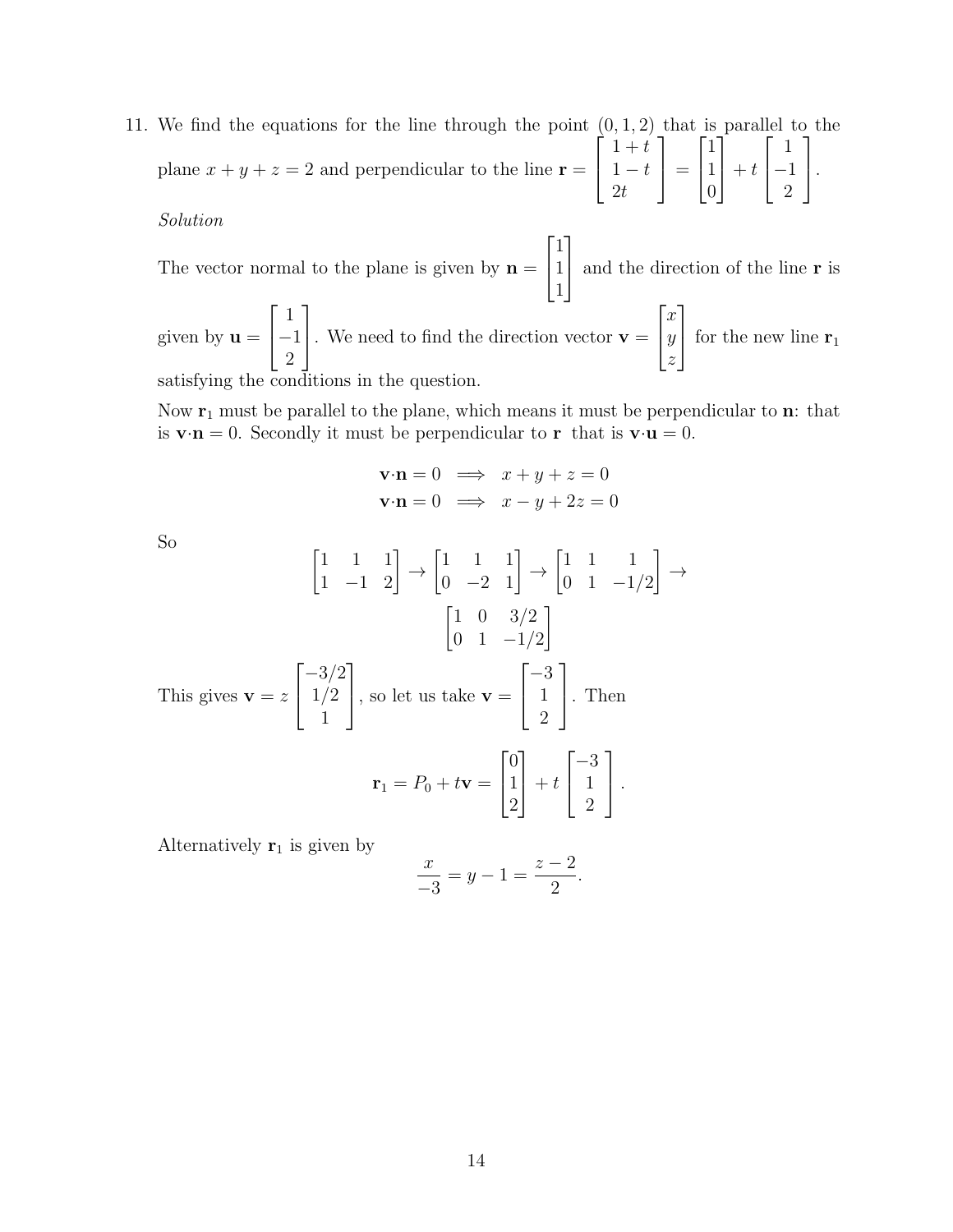12. \*\*Find equations for the line through the point  $(0, 1, 2)$  that is perpendicular to the line  $x = 1 + t$ ,  $y = 1 - t$ ,  $z = 2t$  and intersects the line. Solution

The line  $x = 1 + t, y = 1 - t, z = 2t$  is the same as the line  $r =$  $\sqrt{ }$  $\vert$  $1 + t$  $1 - t$  $2<sub>t</sub>$ 1  $\Big\} =$  $\sqrt{ }$  $\overline{1}$ 1 1 0 1  $+ t$  $\sqrt{ }$  $\vert$ 1 −1 2 1 as in the previous question, with direction vector  $\mathbf{u} =$  $\sqrt{ }$  $\vert$ 1 −1 2 1 . Again, let us call the new line  $r_1$  with direction vector  $v =$  $\sqrt{ }$  $\overline{1}$  $\overline{x}$  $\hat{y}$ z 1 , so that  $\mathbf{r}_1 =$  $\sqrt{ }$  $\overline{1}$ 0 1 2 1  $+ s$  $\sqrt{ }$  $\overline{1}$ x  $\hat{y}$ z 1  $\vert \cdot$ 

Again we require  $\mathbf{v} \cdot \mathbf{u} = 0$ , which gives

$$
x - y + 2z = 0 \quad \text{or} \quad x = y - 2z.
$$

To satisfy the requirement that the two lines intersect we need to be able to solve (for  $s$  and  $t$ )

$$
\begin{bmatrix} 1 \\ 1 \\ 0 \end{bmatrix} + t \begin{bmatrix} 1 \\ -1 \\ 2 \end{bmatrix} = \begin{bmatrix} 0 \\ 1 \\ 2 \end{bmatrix} + s \begin{bmatrix} y - 2z \\ y \\ z \end{bmatrix}
$$

This is equivalent to

$$
t\begin{bmatrix}1\\-1\\2\end{bmatrix} - s\begin{bmatrix}y-2z\\y\\z\end{bmatrix} = \begin{bmatrix}-1\\0\\2\end{bmatrix}
$$

This gives a system of equations:

$$
t + (2z - y)s = -1
$$
  

$$
t + ys = 0
$$
  

$$
2t - zs = 2
$$

with augmented matrix

$$
\begin{bmatrix} 1 & 2z - y & -1 \\ 1 & y & 0 \\ 2 & -z & 2 \end{bmatrix} \rightarrow \begin{bmatrix} 1 & 2z - y & -1 \\ 0 & 2y - 2z & 1 \\ 0 & 2y - 5z & 4 \end{bmatrix}
$$

The last two rows of this matrix mean

$$
(2y - 2z)s = 1
$$
  

$$
(2y - 5z)s = 4
$$

If we multiply the first equation by 4, for the equations to be consistent we require that

$$
4(2y - 2z) = 2y - 5z.
$$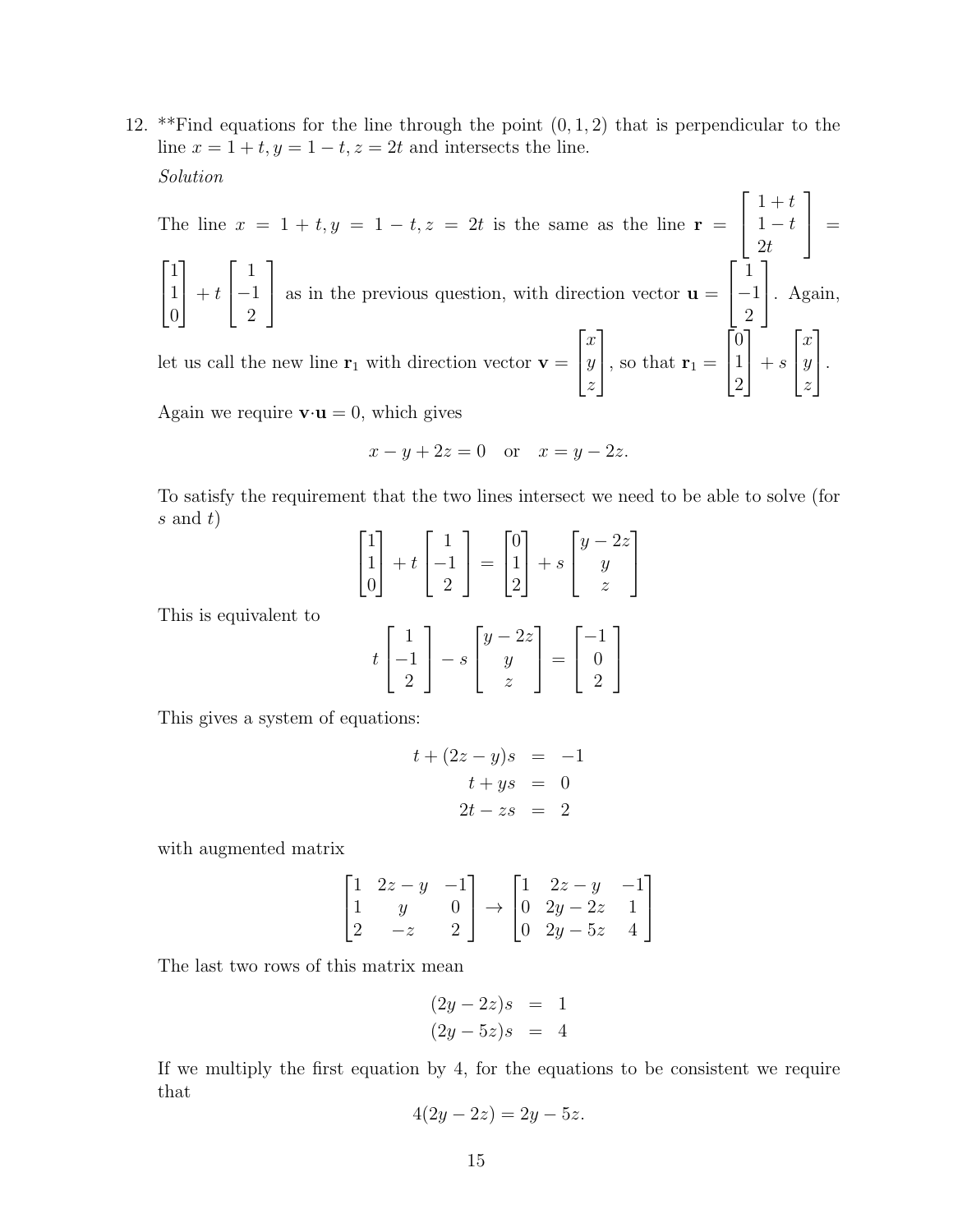This implies that  $z = 2y$ . So we can write

$$
\mathbf{x} = \begin{bmatrix} x \\ y \\ z \end{bmatrix} = \begin{bmatrix} y - 2z \\ y \\ z \end{bmatrix} = \begin{bmatrix} -3y \\ y \\ 2y \end{bmatrix} = y \begin{bmatrix} -3 \\ 1 \\ 2 \end{bmatrix}
$$

So the equation of the line is

$$
\mathbf{r}_1 = \begin{bmatrix} 0 \\ 1 \\ 2 \end{bmatrix} + t \begin{bmatrix} -3 \\ 1 \\ 2 \end{bmatrix}
$$

$$
\frac{x}{-3} = y - 1 = \frac{z - 1}{2}
$$

or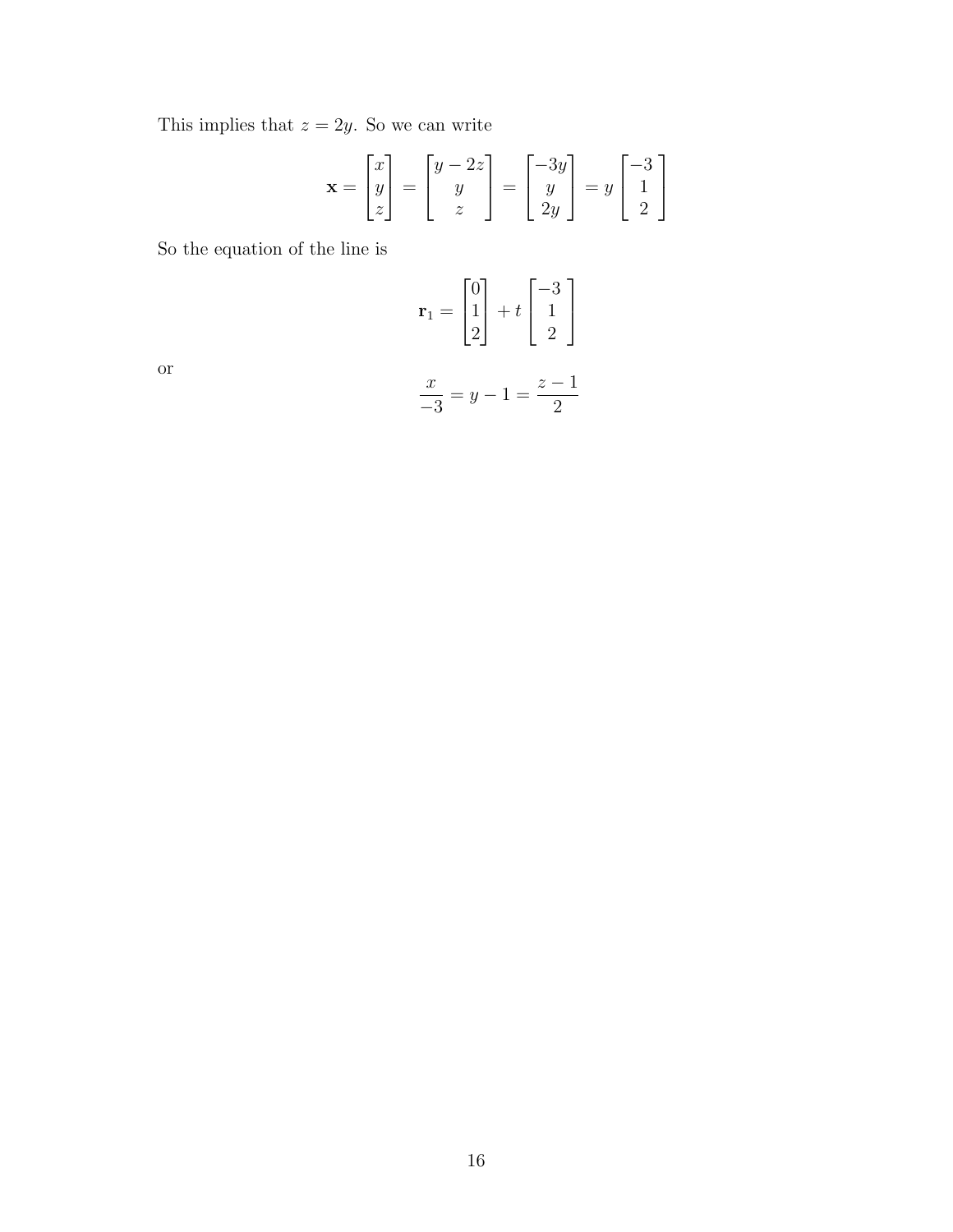13. Find the distance between the parallel planes

$$
2x - 3y + z = 4
$$
 and  $4x - 6y + 2z = 3$ .

Solution

Let us rewrite the equations:

$$
2x - 3y + z = 4
$$
 and  $2x - 3y + z = 3/2$ 

so that is is clear that they are parallel and that they each have normal vector  $\mathbf{n} =$  $2i - 3j + k$ .

Now the formula for the distance from a point  $P(x_0, y_0, z_0)$  to the plane  $Ax + By + Cz =$  $D$  is given by

$$
s = \frac{|Ax_0 + By_0 + Cz_0 - D|}{\sqrt{A^2 + B^2 + C^2}}.
$$

Let us take  $2x-3y+z=4$  as the plane  $Ax+By+Cz=4$ , so that  $A=2, B=-3, C=1$ and  $D = 4$ .

Also let us take  $(x_0, y_0, z_0)$  as a point on the plane  $2x - 3y + z = 3/2$ .

Then  $Ax_0 + By_0 + Cz_0 = 3/2$  precisely because  $(x_0, y_0, z_0)$  is a point on the plane  $2x - 3y + z = 3/2.$ 

With this information

$$
s = \frac{|3/2 - 4|}{\sqrt{2^2 + (-3)^2 + 1^2}} = \frac{1}{2\sqrt{14}}.
$$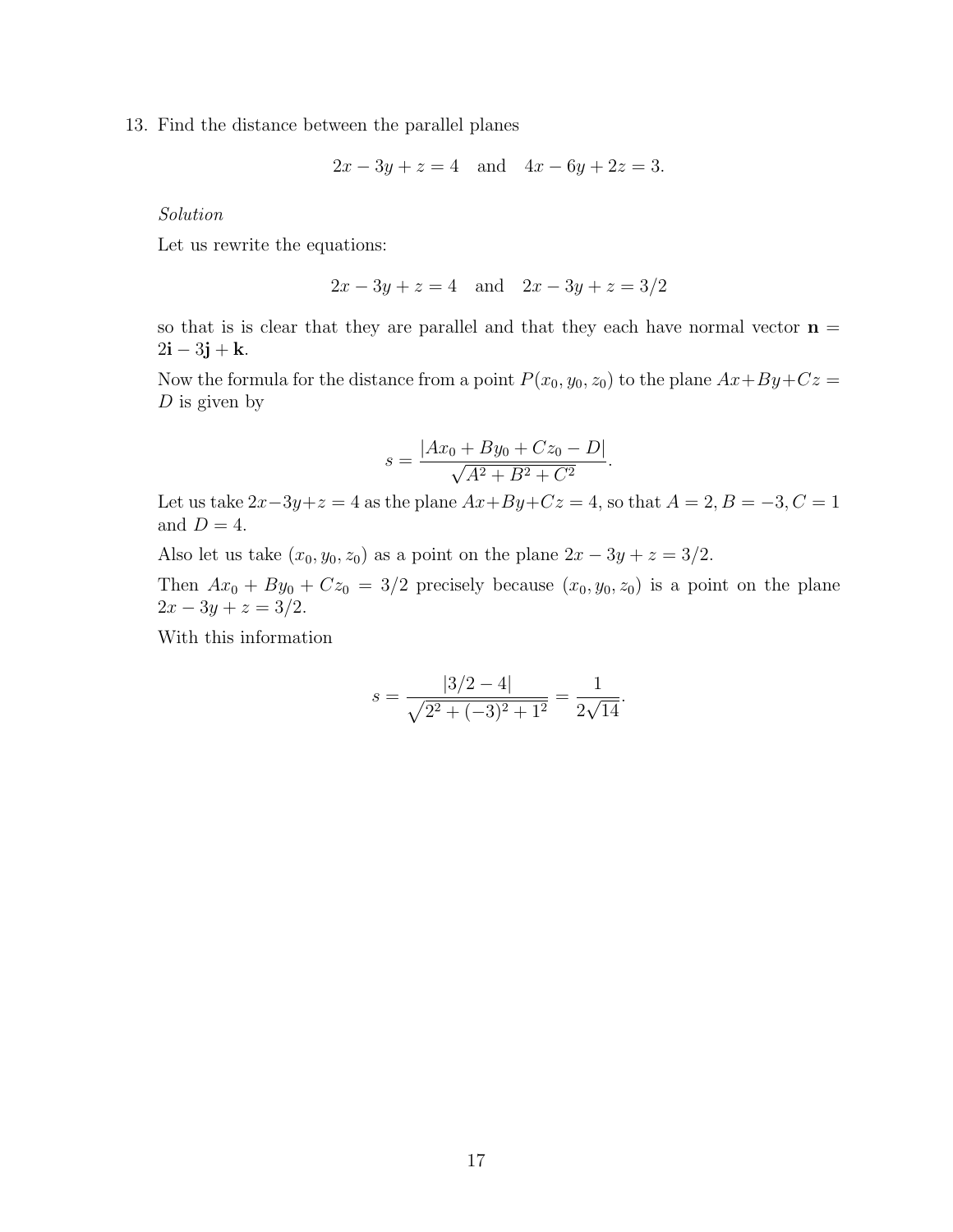# 4.2 Exercises

- 1. A clothesline is tied between two poles 8 m apart. The line is quite taught and has negligible sag. When a wet shirt with a mass of 0.8 kg is hung at the middle of the line, the midpoint is pulled down 8 cm. Find the tension in each half of the clothesline.
- 2. A woman is walking due west on the deck of a ship at 5 Km/h. The ship is moving north at a speed of 35 km/h. Find the speed and direction of the woman relative to the surface of the water.
- 3. Find unit vectors that are parallel to the tangent line to the parabola  $y = x^2$  at the point (2, 4).
- 4. Use vectors to prove that the line joining the midpoints of two sides of a triangle is parallel to the third side and half its length.
- 5. Find the angle between a diagonal of a cube and one of its edges.
- 6. Find two unit vectors orthogonal to both  $\lceil$  $\overline{\phantom{a}}$ 1 −1 1 1 and  $\lceil$  $\overline{\phantom{a}}$ 0 4 4 1  $\vert \cdot$
- 7. Find a non-zero vector **n** orthogonal to the plane through the points  $P, Q$  and  $R$ , and find the area of the triangle  $PQR$ 
	- (a)  $P(1, 0, 0), Q(0, 2, 0), R(0, 0, 3)$
	- (b)  $P(0, -2, 0), Q(4, 1, -2), R(5, 3, 1)$
- 8. If  $c = |a|b + |b|a$ , where a, b and c are all non zero vectors, show that c bisects the angle between a and b.
- 9. Find parametric and standard equations for the following lines:
	- (a) The line through the points  $(1, 3, 2)$  and  $(-4, 3, 0)$ .
	- (b) The line through the points  $(0, 1/2, 1)$  and  $(2, 1, -3)$ .
	- (c) The line through  $(1, -1, 1)$  and parallel to the line  $x + 2 = \frac{1}{2}y = z 3$ .
	- (d) The line of intersection of the planes  $x + y + z = 1$  and  $x + z = 0$ .
- 10. Find an equation of the plane:
	- (a) The plane through the point  $(6, 3, 2)$  and perpendicular to the vector  $-2\mathbf{i}+\mathbf{j}+5\mathbf{k}$ .
	- (b) The plane through the point  $(1, -1, 1)$  and with normal vector  $\mathbf{i} + \mathbf{j} \mathbf{k}$ .
	- (c) The plane through the point  $(4, -2, 3)$  and parallel to the plane  $3x 7z = 12$ .
	- (d) The plane through the points  $(3, -1, 2)$ ,  $(8, 2, 4)$  and  $(-1, -2, -3)$ .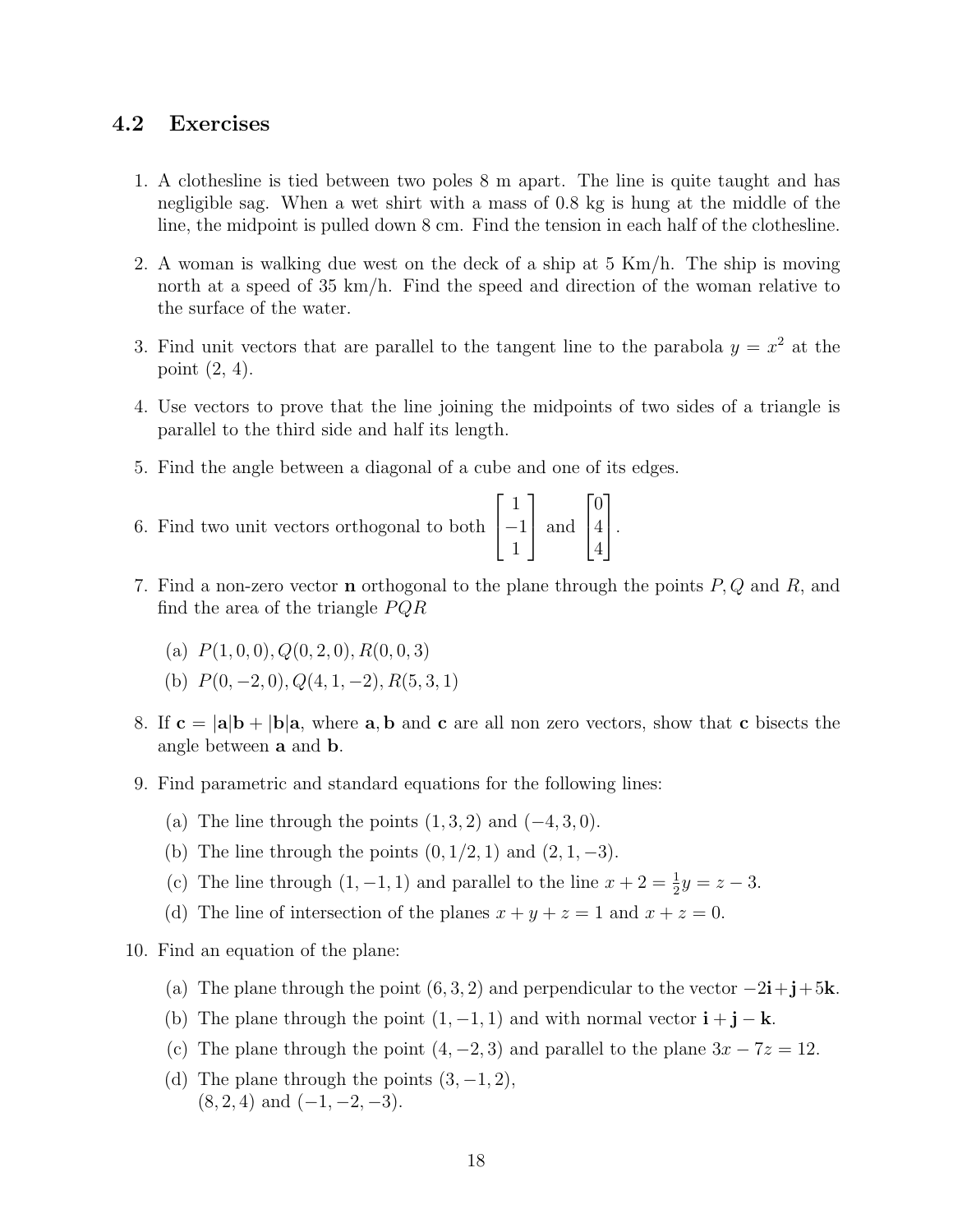- (e) The plane that passes through the point  $(6, 0, -2)$  and contains the line:  $x =$  $4-2t, y=3+5t, z=7+4t.$
- (f) The plane that passes through the point  $(-1, 2, 1)$  and contains the line of intersection of the planes  $x + y - z = 2$  and  $2x - y + 3z = 1$ .
- 11. Find the point at which the line intersect the given plane:
	- (a) The line  $x = 1 + t$ ,  $y = 2t$ ,  $z = 3t$  and the plane  $x + y + z = 1$ .
	- (b) The line  $x = y 1 = 2z$  and the plane  $4x y + 3z = 8$ .
- 12. Find the parametric equations for the line of intersection of the planes and find the angle between the planes:

$$
x + y + z = 1
$$
 and  $x + 2y + 2z = 1$ .

- 13. Find an equation for the plane consisting of all points that are equidistant from the points  $(1, 0, 02)$  and  $(3, 4, 0)$ .
- 14. Find the distance from the point  $(1, -2, 4)$  to the plane  $3x + 2y + 6z = 5$ .
- 15. Find the distance between the parallel planes

$$
6z = 4y - 2x
$$
 and  $9z = 1 - 3x + 6y$ .

16. Show that the lines with standard equations

 $x = y = z$  and  $x + 1 =$  $\hat{y}$ 2 = z 3

are skew, and find the distance between these lines.

### 4.3 Answers to Exercises

- 1.  $T_1 \approx -196i + 3.92j$ ,  $T_2 \approx 196i + 3.92j$ .
- 2. The speed is  $\sqrt{1250} \approx 35.4 \text{ km/h}$ , and the direction is N8°W.

$$
3. \ \pm \left(\mathbf{i} + 4\mathbf{j}\right) / \sqrt{17}.
$$

4.

5. 
$$
\cos^{-1}(1/\sqrt{3}) \approx 55^{\circ}
$$
.

$$
6. \pm \left(\frac{-2\mathbf{i}}{\sqrt{6}} + \frac{-\mathbf{j}}{\sqrt{6}} + \frac{\mathbf{k}}{\sqrt{6}}\right)
$$

7. (a)  $\mathbf{n} = 6\mathbf{i} + 3\mathbf{j} + 2\mathbf{k}$ , and the area of  $PQR$  is 7/2.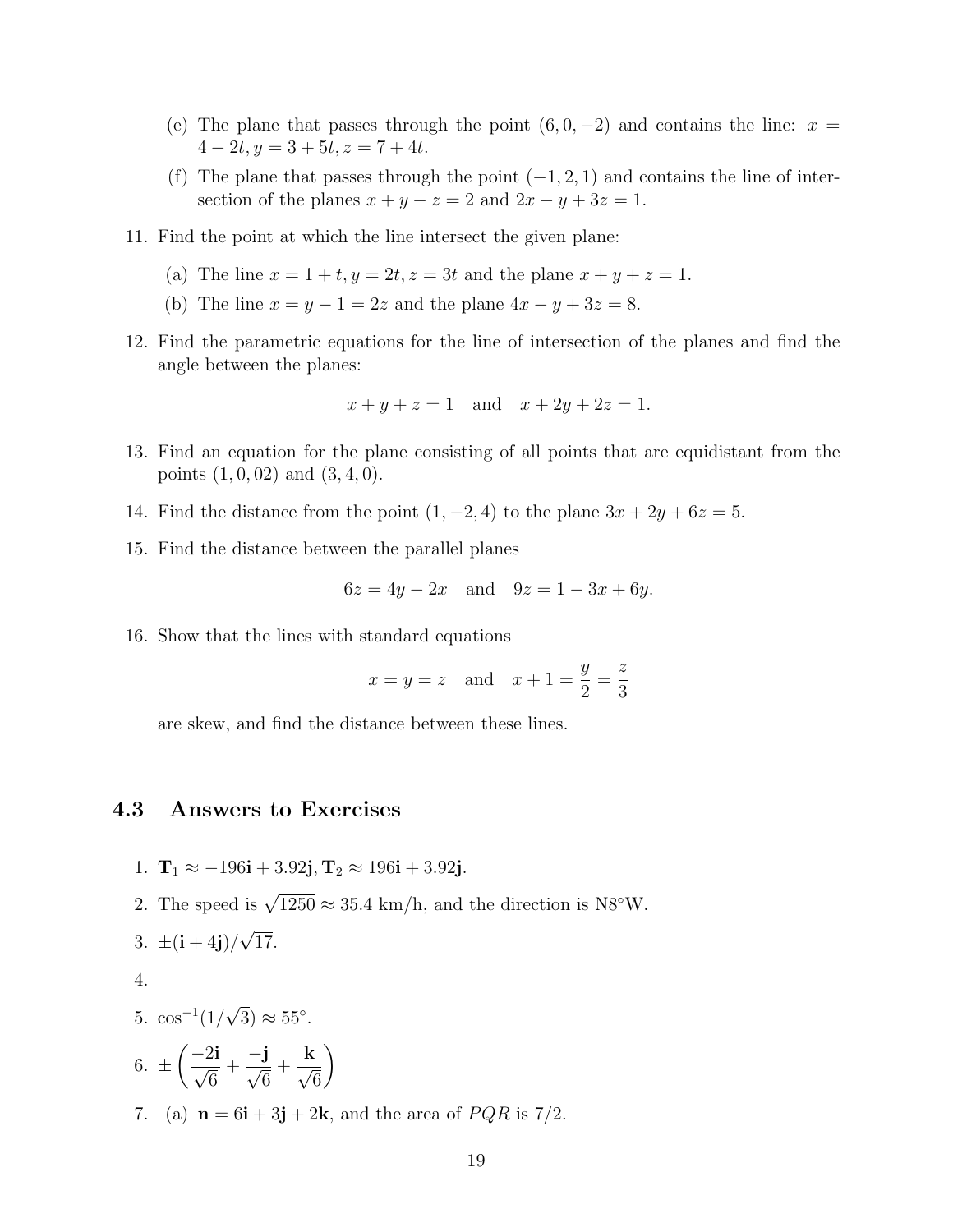(b)  $\mathbf{n} = 13\mathbf{i} - 14\mathbf{j} + 5\mathbf{k}$  and the area of  $PQR$  is  $\frac{1}{2}$ √ 390

8. Proof.

9. (a) Parametric form: 
$$
\begin{cases} x = 1 - 5t \\ y = 3 \\ z = 2 - 2t \end{cases}
$$
Standard form: 
$$
\frac{x - 1}{-5} = \frac{z - 2}{-2}, y = 3.
$$

(b) Parametric form: 
$$
\begin{cases} x = 2 + 2t \\ y = 1 + \frac{1}{2}t \\ z = -3 - 4t \end{cases}
$$
  
Standard form: 
$$
\frac{x - 2}{2} = 2y - 2 = \frac{z + 3}{-4}.
$$

(c) Parametric form: 
$$
\begin{cases} x = 1 + t \\ y = -1 + 2t \\ z = 1 + t \end{cases}
$$
  
Standard form:  $x - 1 = \frac{y + 1}{2} = z - 1$ .

(d) Parametric form: 
$$
\begin{cases} x = 1 + t \\ y = 1 \\ z = -1 - t \end{cases}
$$
  
Standard form:  $x - 1 = \frac{z + 1}{-1}, y = 1$ .

10. (a) 
$$
-2x + y + 5z = 1
$$
.  
\n(b)  $x + y - z = -1$   
\n(c)  $3x - 7z = -9$ .  
\n(d)  $-13x + 17y + 7z = -42$ .  
\n(e)  $33x + 10y + 4z = 190$ .  
\n(f)  $x - 2y + 4z = -1$ .

11. (a) 
$$
(1,0,0)
$$
.  
(b)  $(2,3,1)$ .

12. The line of intersection is given by

$$
\begin{cases}\nx = 1 \\
y = -t \\
z = t\n\end{cases}
$$